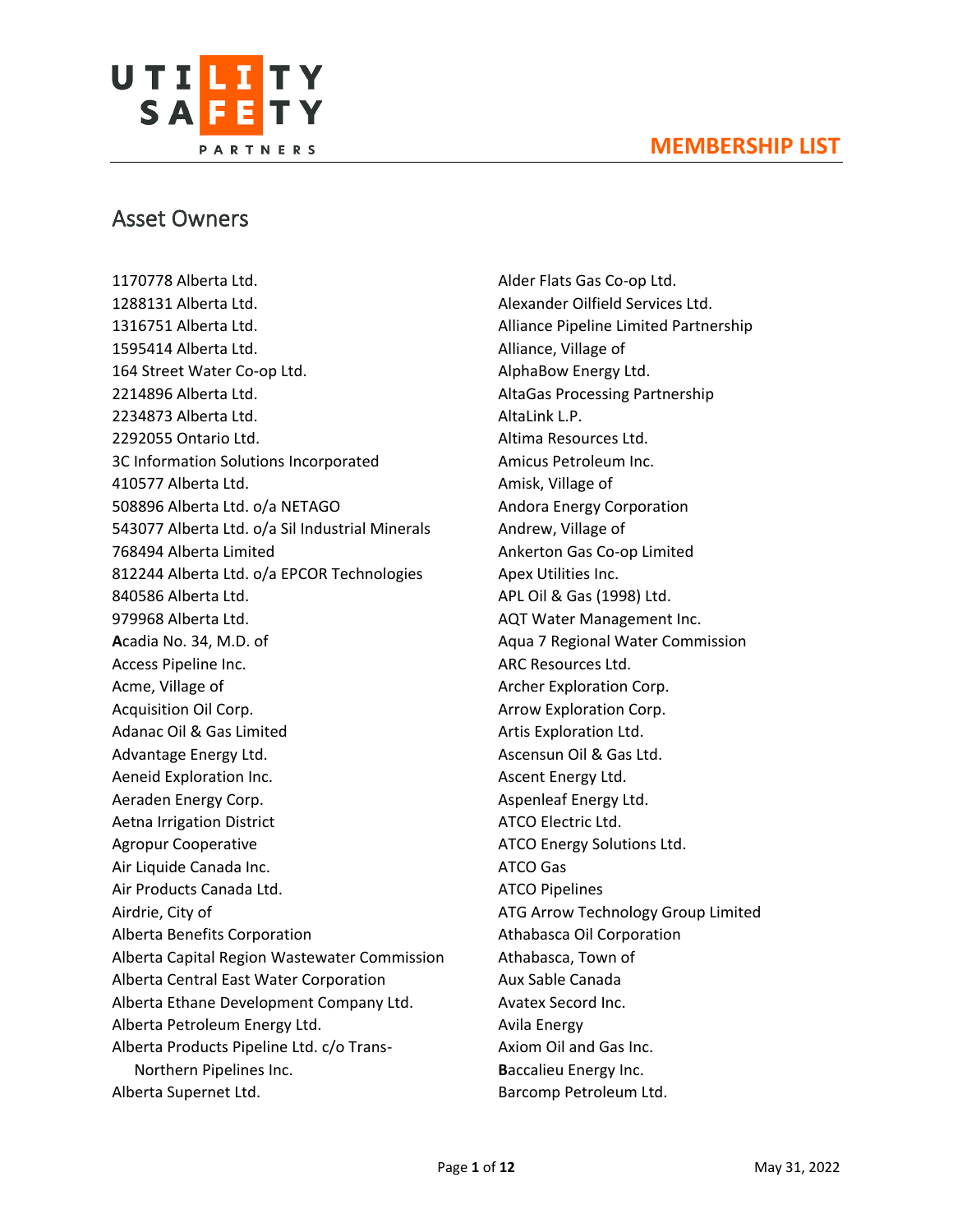

Barnwell of Canada Limited Barrel Oil Corporation Barrhead No. 11, County of Barrhead, Town of Bashaw, Town of Battle River Energy Ltd. Battle River Gas Co-op Ltd. Battle River Power Coop Baytex Energy Ltd. Bearspaw Petroleum Ltd. Beaver County Beiseker, Village of Bell West Inc. Bentley, Town of Bering Exploration Company, ULC Berwyn, Village of Big Country Gas Co-op Ltd. Big Valley, Village of Bighorn Energy Canada Bilton Welding and Manufacturing Ltd. Birch Hills County Birch Hills Gas Co-op Ltd. Birchcliff Energy Ltd. Birchcliff, Summer Village of Black Diamond, Town of Blackspur Oil Corp. Blue Mountain Power Co-op Inc. as Rocky REA Blue Sky Resources Ltd. Blue Springs Energy Ltd. Blue Star Energy Inc. Bon Accord, Town of Bonavista Energy Corporation Bonnyville No. 87, Municipal District of Bonnyville, Town of Bonterra Energy Corp. Border Petroleum Corp. Boulder Energy Ltd. Bounty Developments Ltd. Bow Island, Town of Bow River Energy Ltd. Bow River Gas Co-op Ltd. Bow River Irrigation District

Bowden, Town of Boyle, Village of BP Canada Energy Group ULC Brand S Resources Ltd. Brazeau County Breton, Village of Briko Energy Corp. Broadview Energy Ltd. Bruderheim Energy Terminal Ltd. Bruderheim, Town of BTG Energy Corporation Buck Lake Gas Co-op Ltd. Buck Mountain Gas Co-op Ltd. Bull Creek Wind Power Limited Partnership Bullshead Water Co-op Ltd. Burgess Creek Exploration Inc. Burnt Lake Gas Co-op Ltd. **C** Group Energy Inc. Cabot Energy Inc. Caledonian Midstream Corporation Calgary, City of Calgary District Heating Inc. Calgary Energy Centre No. 2 Inc Cal-Ranch Resources Inc. Campus Energy Partners Operations Inc. Camrose County Camrose, City of Canadian Fertilizers Limited Canadian Fiber Optics Corp. Canadian Forest Products Ltd. Canadian-Montana Pipe Line Company Limited Canadian National Railways Canadian Natural Resources Limited Canadian Natural Upgrading Ltd. Canamax Energy Ltd. Canden Resources Ltd. c/o Tobinsnet Oil & Gas Ltd. Cangild Resources Ltd. Canlin Energy Corporation Canstone Energy Ltd. Canuck North Resources Ltd. Capital Power Corporation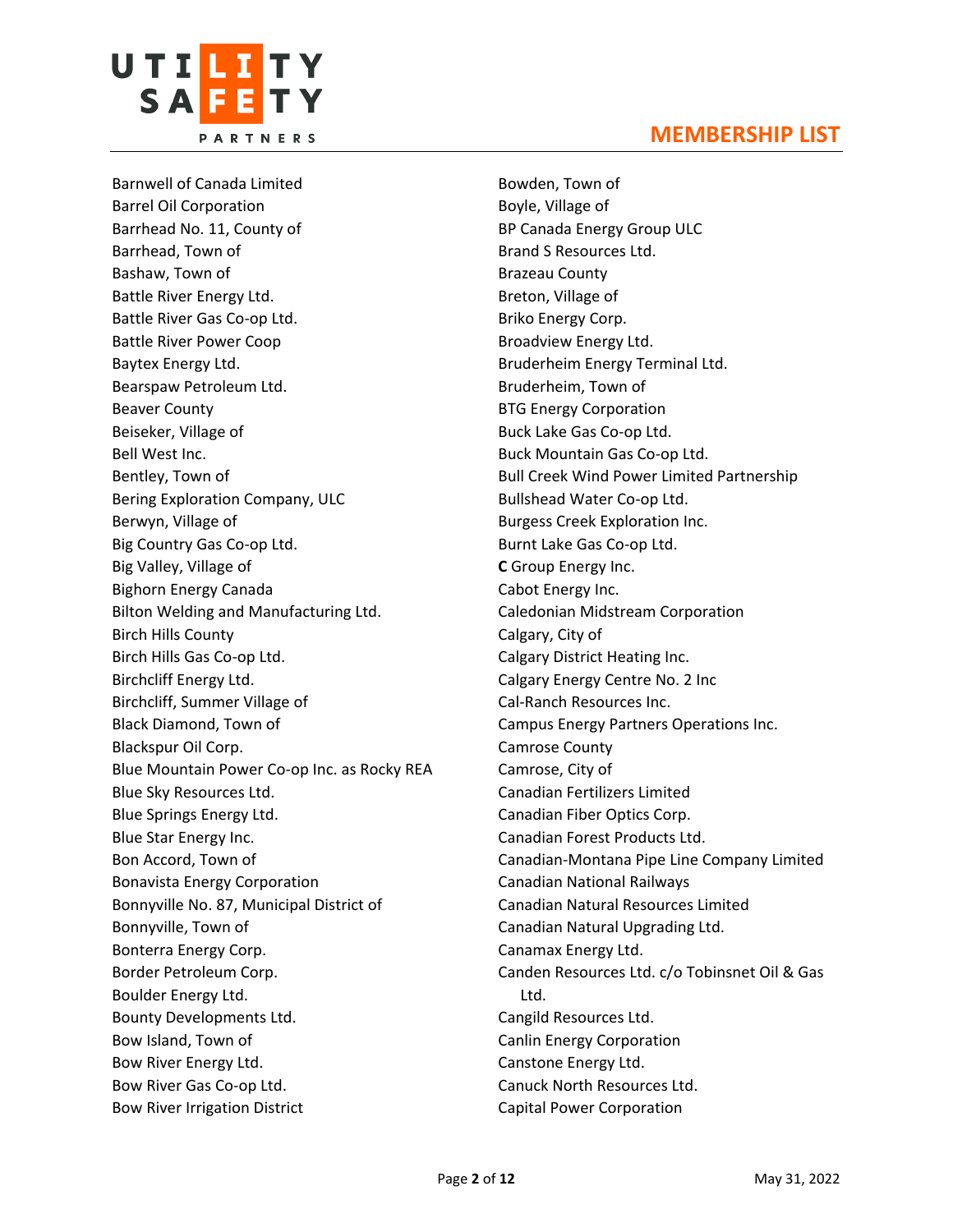

Capital Region Northeast Water Services Commission Capital Region Parkland Water Services Commission Capital Region Southwest Water Services Commission Carbon, Village of Cardinal Energy Ltd. Cardston, Town of Cargill Limited Caroline, Village of Carrick Petroleum Inc. Carstairs, Town of Castlegate Energy Ltd. Castor, Town of Catapult Environmental Inc. CCL Networks Inc. Cenovus Energy Inc. Centennial Petroleum Company Ltd. Central Peace Natural Gas Co-op Ltd. Certarus Ltd. Certus Oil and Gas Inc. Chain Lakes Gas Co-op Limited Challenger Development Corp. Changhua Energy Canada Ltd. Chauvin, Village of Chemnor Industries Ltd. Chemtrade Logistics Inc. – Fort Saskatchewan Sulphides Facility Cherry Coulee Water User's Co-operative Limited Chevron Canada Limited Chief Mountain Gas Co-op Ltd. Chinook Gas Co-op Ltd. Chipman, Village of Chronos Resources Ltd. Clampett Energy Ltd. Claresholm, Town of Clear Hills County Clearview Resources Ltd. Clearwater Broadband Foundation Inc. Clearwater County

Cleo Energy Corp. CNOOC Petroleum North America ULC Coaldale, Town of Coalhurst, Town of Coastal Resources Limited Cochrane Lake Gas Co-op Ltd. Cochrane, Town of Cold Creek Resources ltd. Cold Lake, City of Cold Lake Fibre Ltd. Cold Lake Pipeline Ltd. Concourse Petroleum Condominium Corporation No. 882-0814 Condor Canada Petroleum Inc. Conifer Energy Inc. Connacher Oil and Gas Limited Connaught Oil & Gas Ltd. ConocoPhillips Canada Limited Consort, Village of Convega Energy Ltd. Cor4 Oil Corp. Corex Resources Ltd. Coronado Gas Co-op Ltd. Coronation, Town of Corridor Communication Inc. Corse Energy Corp. Corval Energy Ltd. County of Lethbridge Rural Water Association Ltd. Coutts, Village of Cowley, Village of Crescent Point Energy Trust Crimson Energy Ltd. Crimson Oil & Gas Ltd. Crossfield, Town of Crossroads Gas Co-op Ltd. Crowsnest Pass, Municipality of Crystal Springs, Summer Village of Cybera Inc. Cycle Energy Ltd. Cypress County **D**ark Energy Ltd.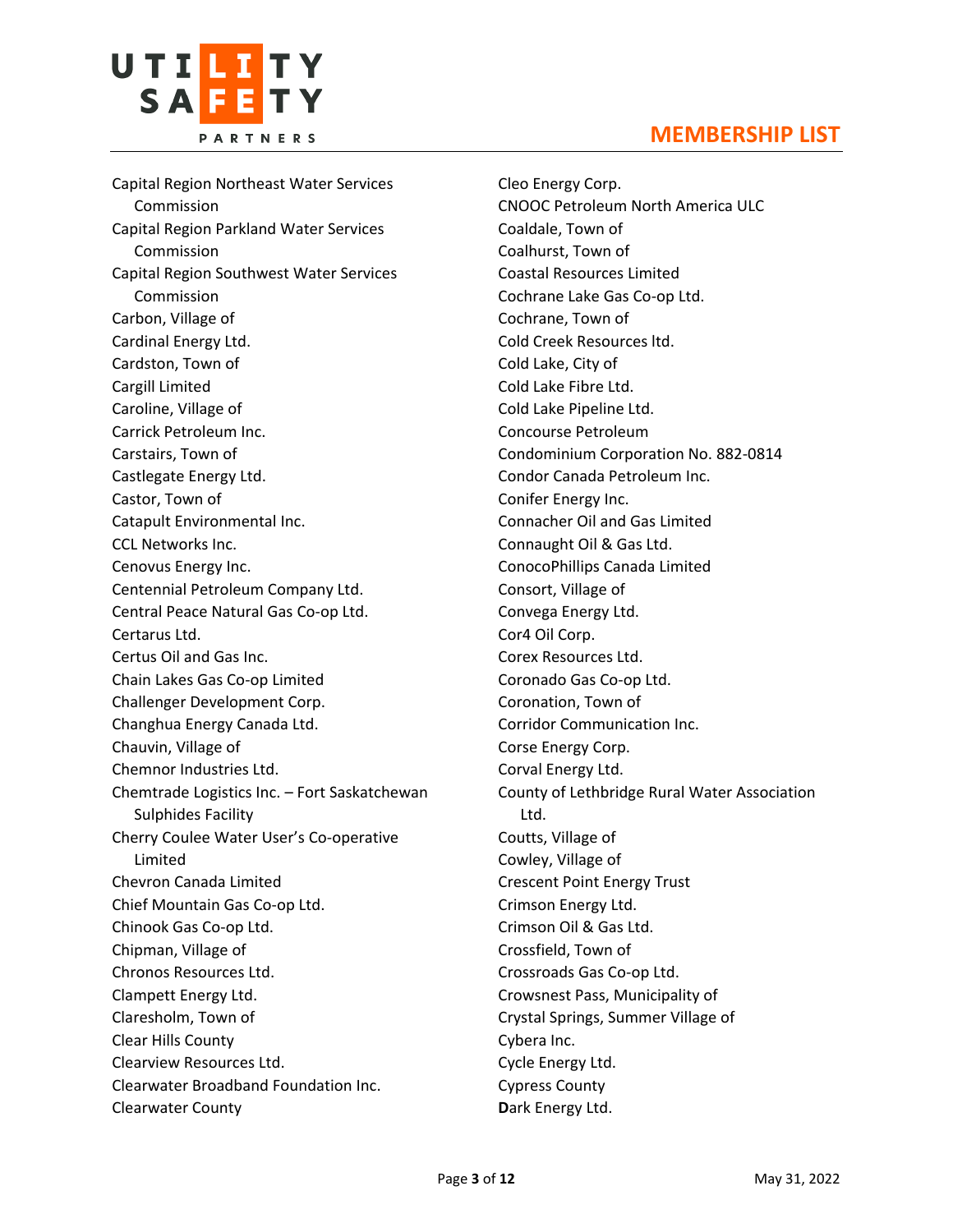



Dark Warrior Resources Ltd. Daysland, Town of DCP Oil Corp. Deckland Inc DEL Canada GP Ltd. Delburne, Village of Deltastream Energy Corporation Dene Tha' Natural Gas Utility Derrick Dodge (1980) Ltd. Derrick Petroleum Ltd. Devon, Town of Diamond Valley Gas Co-op Ltd. Didsbury, Town of Dinosaur Gas Co-op Ltd. Discovery Resources Ltd. Dodds Coal Mining Co. Ltd. Donalda, Village of Donnelly, Village of Dow Chemical Canada Inc. Drayton Valley, Town of Drumheller, Town of Dry Country Gas Co-op Ltd. Dry Six Co-op Ltd. Duel Energy Inc. Duffield Rural Electrification Association **E**agle Energy Inc. East Central Gas Co-op Ltd. East Peace Gas Co-op Ltd. East Smoky Gas Co-op Ltd. Eckville, Town of Eclipse Resources Ltd. Edalis Energy Inc. Eddies Oil Ltd. Edgerton, Village of Edmonton, City of Edmonton Public Schools Edmonton Regional Airports Authority Edson, Town of Elcano Exploration Electric Lightwave Communications Inc. Elk Point, Town of Elnora, Village of

Ember Resources Inc. Emerald Lake Energy LP Enbridge – Express Pipeline LP Enbridge Pipelines (Athabasca) Inc. Enbridge Pipelines (NW) Inc. Enbridge Pipelines Inc. Enel Green Power – Castle Rock Ridge LP Ener T Corporation Enercapita Energy Ltd. Enerchem International Incorporated Energy Transfer Canada ULC Enerplus Corporation Enerstar Petroleum Corporation Enhance Energy Inc. Enmax Cavalier LP Inc. Enmax Corporation Enmax Green Power Incorporated Enmax Kettles Hill Inc. Entrada Resources EPCOR Distribution & Transmission Inc. EPCOR Water Services Inc. Equs REA Ltd. Evergreen Gas Co-op Ltd. ExxonMobil Canada Energy **F**airview No. 136, M.D. of Fairview, Town of Falher, Town of Federation of Alberta Gas Co-ops Ltd. Ferus Inc. Flagstaff County Flint Hills Resources Canada, L.P. Foothills County Foothills Natural Gas Co-op Ltd. Forden Energy Inc. Foremost, Village of Forestburg, Village of Forge Oil & Gas Limited Fort Calgary Resources Ltd. Fort Hills Energy Corporation Fort Macleod, Town of Fort Saskatchewan, City of FortisAlberta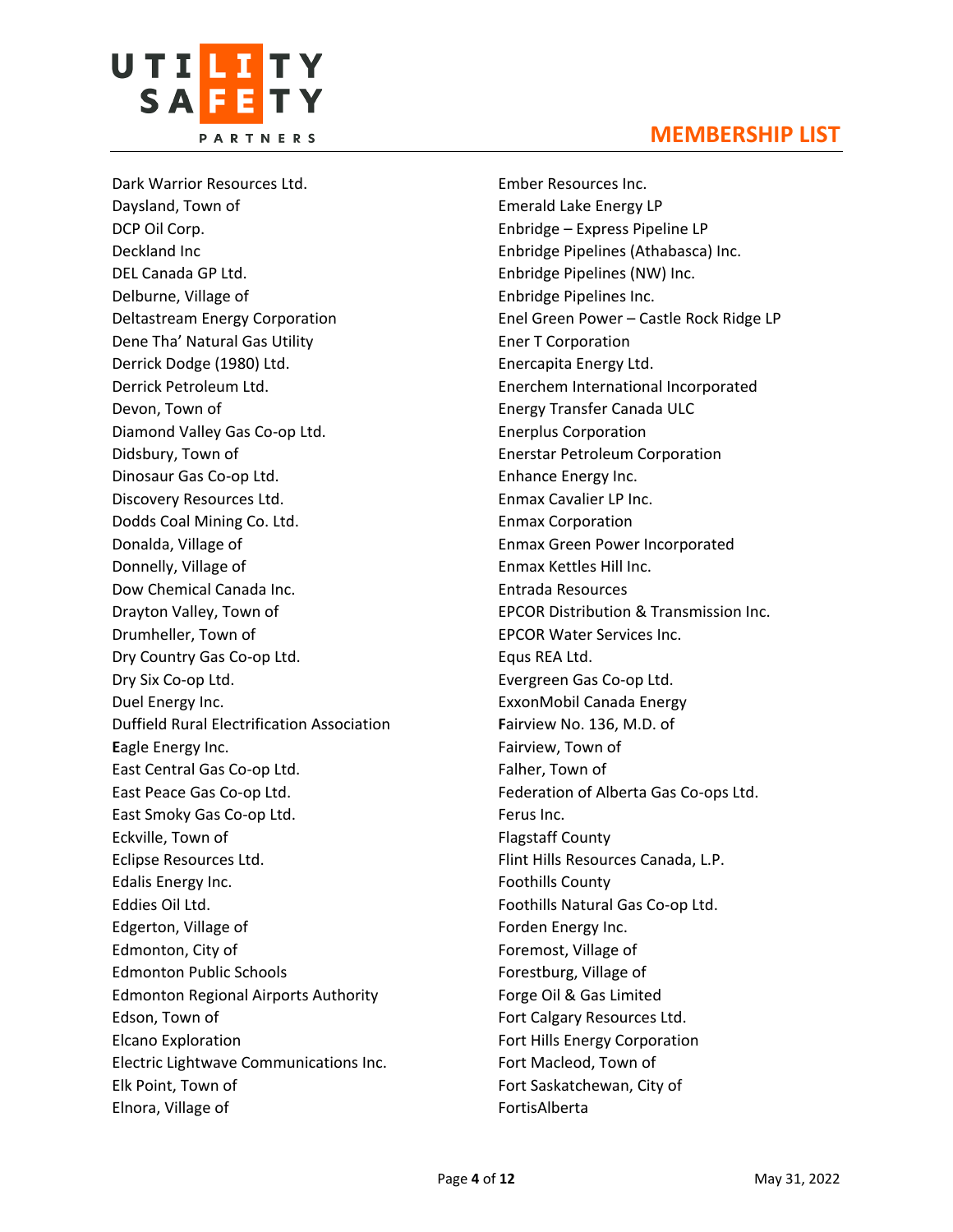

Forty Mile No. 8, County of Forty Mile Gas Co-op Ltd. Forty Mile Granlea Wind Limited Partnership Fox Creek, Town of Foxwood Resources Ltd. Free Rein Resources Ltd. Freehold Royalties Ltd. Frontier Energy Inc. **G**. Herman Group Inc. G.L.D.C. Gas Co-op Ltd. G.P.N. Wireless Network Solutions Ltd. Gear Energy Ltd. General Energy Recovery Inc. Georox Resources Inc. GEX Resources Ltd. Ghost Pine Wind Farm LP Ghost River Resources Gibson Energy Inc. Glenogle Energy Inc. Glenwood, Village of Golden Spike Energy Inc. Goldenkey Oil Inc. Goodfish Lake Gas Utility Co-op Gopher Byte Computers Ltd. Grand Rapids Pipeline GP Ltd. Grande Prairie No. 1, County of Grandview, Summer Village of Granum, Hamlet of c/o MD of Willow Creek No. 26 Green Valley Energy Ltd. Greenfire Resources Operating Corporation Greenview No. 16, M.D. of Greenview No. 16 Grande Cache, M.D. of Grimshaw, Town of Grizzly Holdings Inc. Grizzly Oil Sands ULC Grizzly Resources Ltd. Gryphon Petroleum Corp. **H**alkirk, Village of Halo Exploration Ltd. Hammerhead Resources Inc. Hard Rock Resources Ltd.

Hardisty Caverns Limited Partnership Hardisty, Town of Harvard Energy Harvest Hills Gas Co-op Ltd. Harvest Operations Corp. Headwater Exploration Inc. Heartland Generation Ltd. Hell's Half-Acre Petroleum Corporation Hemisphere Energy Corporation Henry Kroeger Regional Water Services Commission HESC Energy Corporation High Level, Town of High Prairie, Town of High River, Town of Highway 12/21 Regional Water Services Commission Highway 14 Regional Water Services Commission Highway 3 Regional Water Services Commission Highwood Asset Management Ltd. Hilda Water Pipeline Co-op Limited Hillcrest Investments Ltd. Hines Creek, Village of Hinton, Town of Hitic Energy Ltd. Horse Lake First Nation Hughenden, Village of Hutterian Brethren of Willow Creek, The Hutton Energy Ltd. HWN Energy Ltd. Hwy 28/63 Regional Water Services Commission Hybrid Wireless Inc. **i**3 Energy Ltd. Imperial Oil Resources Limited Innisfail, Town of Innisfree, Village of InPlay Oil Corp. Insignia Energy Ltd. Inter Pipeline (Corridor) Inc. Inter Pipeline Extraction Ltd. Inter Pipeline Ltd. Inter Pipeline Offgas Limited Partnership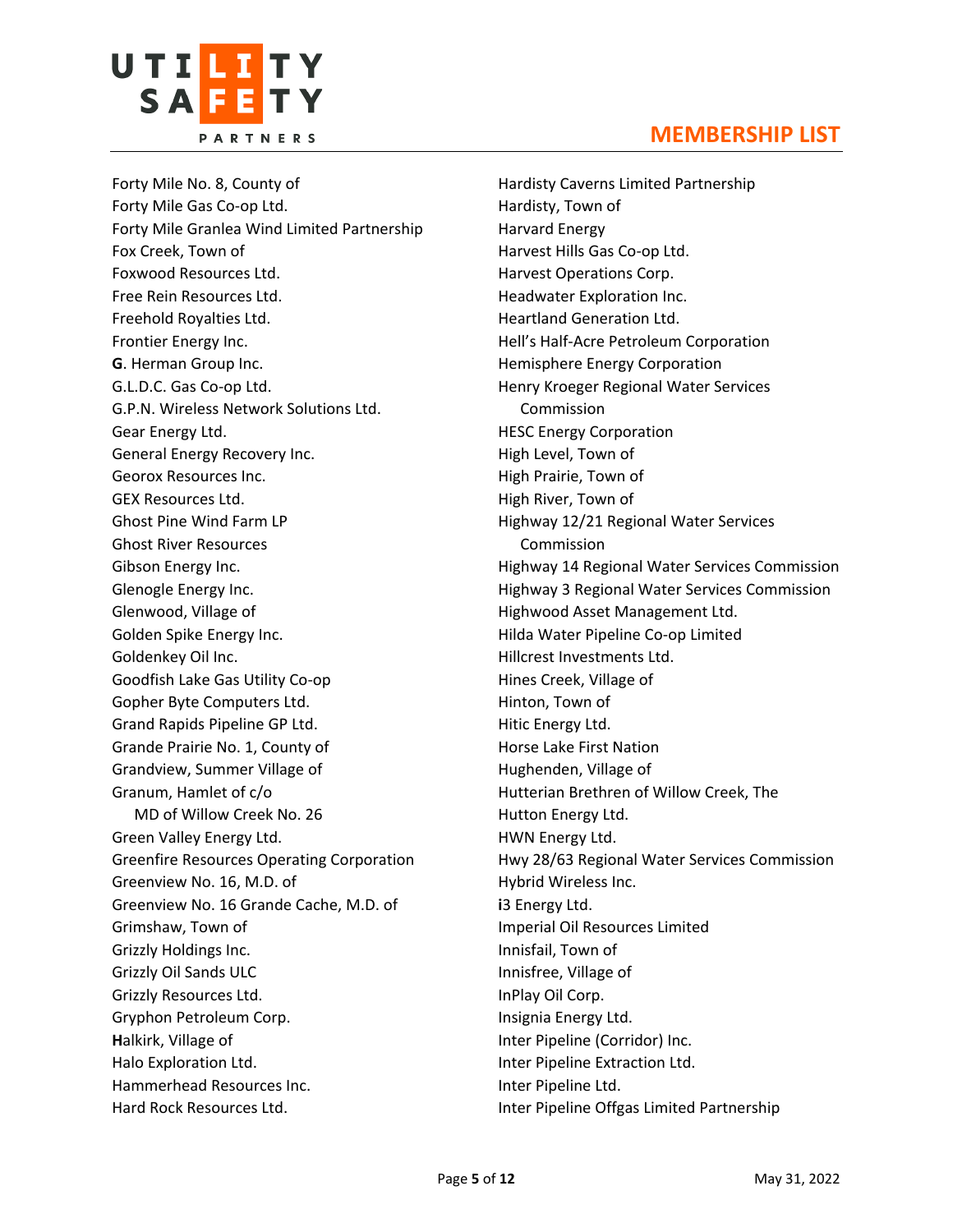



Inter Pipeline Polaris Inc. Inter Pipeline Propylene Ltd. Intercon Messaging Inc. IPC Canada Ltd. Irma, Village of Iron Creek Gas Co-op Ltd. Irricana, Town of ISH Energy Ltd. **J**ames Richard Bassett Jarvis Bay, Summer Village of Jast Energy Ltd. Jaycor Resources Inc. Jayhawk Resources Ltd. JBS Food Canada Inc. John S. Batiuk Water Commission Joli Fou Petroleum Ltd. Josephburg Water Co-op Ltd. Journey Energy Inc. Just Freehold Energy Corp. **K**aden Energy Ltd. Kaisen Energy Corp. Kaiser Exploration Ltd. Kananaskis Improvement District Kanata Energy Group Ltd. Karve Energy Inc. Kasten Energy Inc. Kelt Exploration Ltd. Keyera Corp. King's University, The Kingsway Garden Holdings Inc. Kinmerc Oil & Gas Inc. Kiwetinohk Energy Corp. Kneehill County Knowledge Energy Inc. **L**ac La Biche County Lac La Biche District Natural Gas Co-op Ltd. Lac Ste. Anne County Lacombe, City of Lacombe County Lakeland REA Limited Lamb Weston Canada ULC Lamco Gas Co-op Ltd.

Lamont County Leddy Exploration Limited Lemalu Holdings o/a MCSNet Lesser Slave River No. 124, M.D. of Lethbridge, City of Lethbridge, County of Lethbridge North County Potable Water Co-op Lethbridge Northern Irrigation District Leucrotta Exploration Inc. Light Link Technologies Inc LIL Limited Linde Canada Inc. Linden, Village of Little Bow Gas Co-op Ltd. Lloydminster, City of Locke Stock & Barrel Company Ltd., The Logic Energy Ltd. Lomond, Village of Long Run Exploration Ltd. Long Term Asset Management Inc. Longshore Resources Ltd Longview, Village of Loyal Energy (Canada) Operating Ltd. Lucky Strike Energy Ltd. Luxur Resources Inc. Lynx Energy ULC **M**a-Me-O Beach, Summer Village of Maga Energy Ltd. Mage Networks Inc. Magrath Irrigation District Magrath Northern Water Co-op Ltd. Magrath, Town of Mancal Energy Inc. Manning, Town of Many Islands Pipelines (Canada) Limited Marlboro Energy Ltd. MATL Canada LP Mato Inc. Mayerthorpe, Town of McLand Resources Ltd. McLennan, Town of Medicine Hat, City of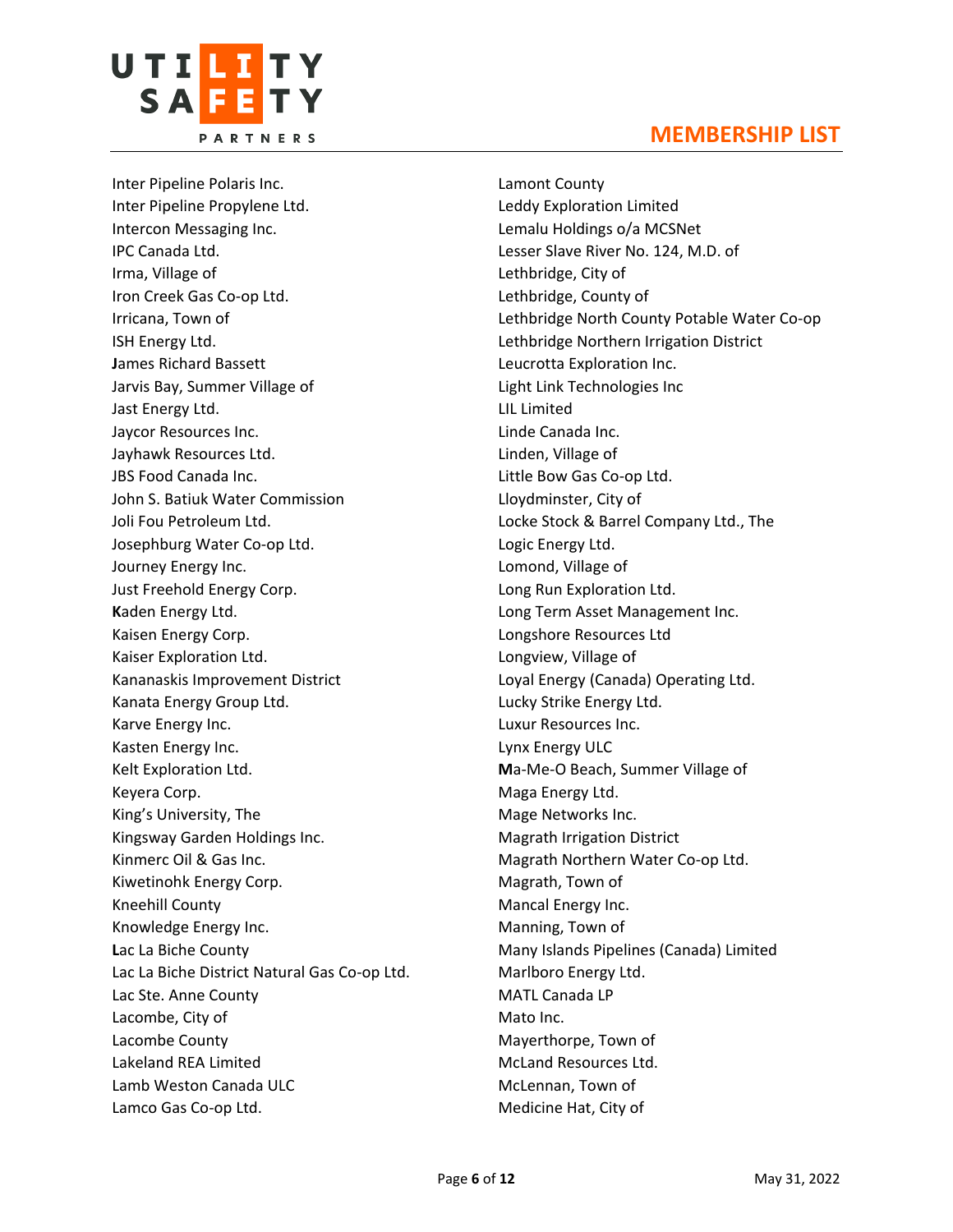

Medicine River Oil Recyclers Ltd. MEG Energy Corp. MEGlobal Canada Inc. Meota Gas Co-operative Association Limited Methanex Corporation Midcoast Canada Operating Corporation Milk River Cable Club Milk River Pipeline Ltd. Milk River, Town of Millet, Town of Milo, Village of Minburn No. 27, County of Minco Gas Co-op Ltd. Missing Link Internet Inc. Mojek Resources Inc. Mooncor Energy Inc. Morinville, Town of Morumbi Capital Inc. Mountain View County Mountain View Irrigation District Mountain View Regional Water Services Commission Muddy Petroleum Company Ltd. Munson, Village of Murphy Oil Company Ltd. **N**7 Energy Ltd. Nampa, Village of Nanton, Town of NAT1 GP Inc. Natural Gas Co-op 52 Ltd. NEP Canada ULC New North Resources Ltd. New Star Energy Ltd. Newell, County of Newell Regional Services Corporation Nextraction Energy Corporation Niska Gas Storage ULC Nordcon Canada Inc. Norglenwold, Summer Village of Norris Beach, Summer Village of North 40 Resources Ltd. North East Gas Co-op Ltd.

North Parkland Power REA Limited North Peace Gas Co-operative Ltd. North Red Deer Regional Wastewater Services Commission North Red Deer River Water Services Commission North Springbank Water Co-op Limited North West Redwater Holdings Corp. Northern Alberta Institute of Technology (NAIT) Northern Courier Pipeline Limited Partnership Northern Lights No. 22, County of Northern Lights Gas Co-op Ltd. Northern Sunrise County Northpine Energy Ltd. NorthRiver Midstream Inc. Northwestel Inc. Notine Holdings Inc. NOVA Chemicals Corporation Novus Energy Inc. NPS Industrial Power Corp. NTE Energy Canada Ltd. Nutrien NuVista Energy Ltd. **O**bsidian Energy Ltd. O'Chiese Utilities (GP) Ltd. Ohana Resources Inc. Okotoks, Town of Oldman 2 Wind Farm Ltd. Olds, Town of Olds Golf Club Association Olds Institute for Community and Regional Development Onoway, Town of Opportunity No. 17, M.D. of Orlen Upstream Canada Outlier Resources Ltd. Outpost Energy Ltd. Ovintiv Canada ULC Oyen, Town of **P**addle Prairie Gas Co-op Ltd. Paintearth No. 18, County of Paintearth Gas Co-op Ltd.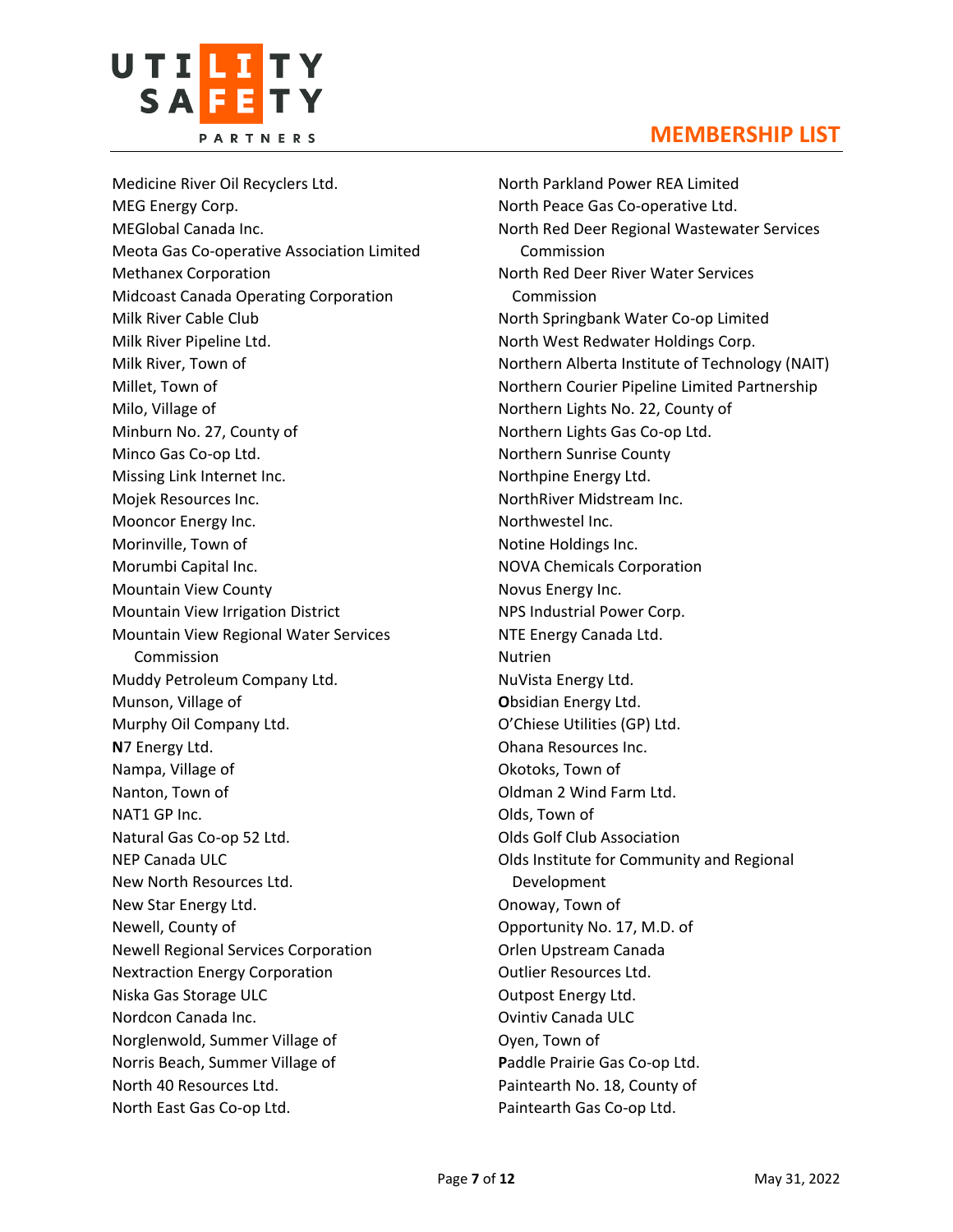



UTI<mark>li</mark>ty

SAFFTY

Provost, Town of Public Works & Government Services Canada Pure Oil & Gas Co. Ltd. **Q**uestfire Energy Corp. **R**ahr Malting Canada Ltd. Rainbow Lake, Town of Rally Canada Resources Ramier Resources Ltd. Rampart Oil Inc. Rangeland Midstream Canada Ltd. Raymond Irrigation District Raymond, Town of Razor Energy Corp. RC Energy Inc. Red Deer, City of Redwater, Town of Redwater Water Disposal Company Limited Regco Petroleums Ltd. Relentless Resources Ltd. REPSOL Oil & Gas Canada Inc. Resourceful Petroleum Canada Limited Response Energy Corporation Revitalize Energy Inc. Revive Energy Corp. Revolution Oil & Gas Corporation Rex Energy Ltd. Ribbon Creek Resources Inc. Richard J. Churchill Limited Richards Oil & Gas Limited Ricochet Oil Corp. Ridgeback Resources Inc. Rife Resources Ltd. Rimbey, Town of Rimfire Energy Inc. Rising Star Resources Ltd. Road 53 Resources Inc. Rockeast Energy Corp. Rocky Gas Co-op Ltd. Rocky Mountain House, Town of Rocky River Petroleum Ltd. Rocky View Water Co-op Ltd. Rockyford, Village of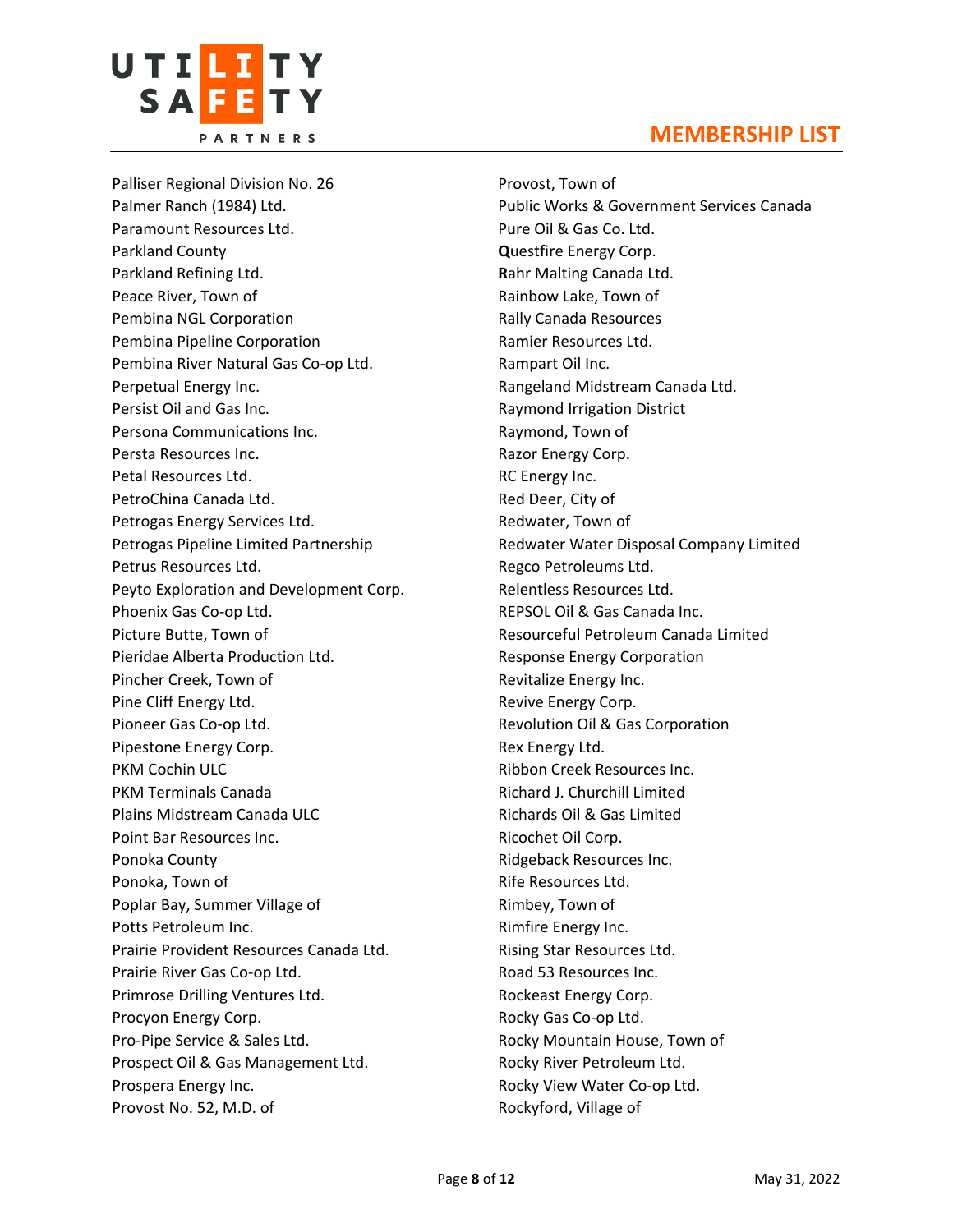

Rockyview Gas Co-op Ltd. Rogers Communications Inc. Rohl Geomatics Inc. Rolling Hills Energy Ltd. RON Resources Ltd. Rosalind, Village of Rosebud Gas Co-op Ltd. Rosemary, Village of Ruger Energy Inc. Rustum Petroleums Limited Rycroft, Village of Ryley, Village of **S**abre Energy Ltd. Saddle Hills County Sage Oil & Gas Sahara Energy Ltd. Samoth Oilfield Ltd. Samson Cree Nation Sanling Energy Inc. Sansum Energy Inc. Saturn Oil & Gas Inc. Scavenger Energy GP Inc. Secure Energy Services Inc. Sedgewick-Killam Natural Gas System Seller's Oilfield Services Ltd. Sequoia Resources Corp. Serinus Energy Canada Inc. Shackleton Exploration Ltd. Shadow Internet Ltd. Shale Petroleum Ltd. Shanpet Resources ltd. Shell Canada Energy Ltd. Shield Energy Ltd. Shirley McClellan Regional Water Services Commission Sifton Petroleum Inc. Signalta Resources Limited Silverleaf Resources Inc. Simmons Edeco Inc. Sinopec Daylight Energy Ltd. Slave Lake, Town of Smoky Lake County

#### **MEMBERSHIP LIST**

Smoky Lake, Town of Smoky River No. 130, M.D. of Sogar Resources Ltd. Sojourn Energy Inc. Sonoma Resources Ltd. South East Alberta Water Co-op Ltd. South Red Deer Regional Wastewater Commission Spartan Delta Corp. Spectra Energy Transmission Spirit River, Town of Spoke Resources Ltd. Sprocket Energy Corporation Spruce Grove, City of Spur Petroleum Ltd. St. Albert, Engineering, City of St. Mary River Irrigation District St. Paul No. 19, County of Standard, Village of Starland County Stavely, Town of Ste. Anne Natural Gas Co-op Ltd. Stettler No. 6, County of Stettler, Town of Stirling, Village of Stony Plain, Town of Storm Resources Ltd. Strathcona County Strathcona Resources Ltd. Strathmore, Town of Stream-Flo Industries Ltd. Sturgeon County Success Resources Ltd. Sucker Creek First Nation Summerfield Energy Inc. Summerland Energy Inc. Sun Century Petroleum Corporation Sun Gro Horticulture Canada Ltd. Suncor Energy Inc. Suncor Energy Logistics Corporation Sundre, Town of Sunshine Gas Co-op Ltd.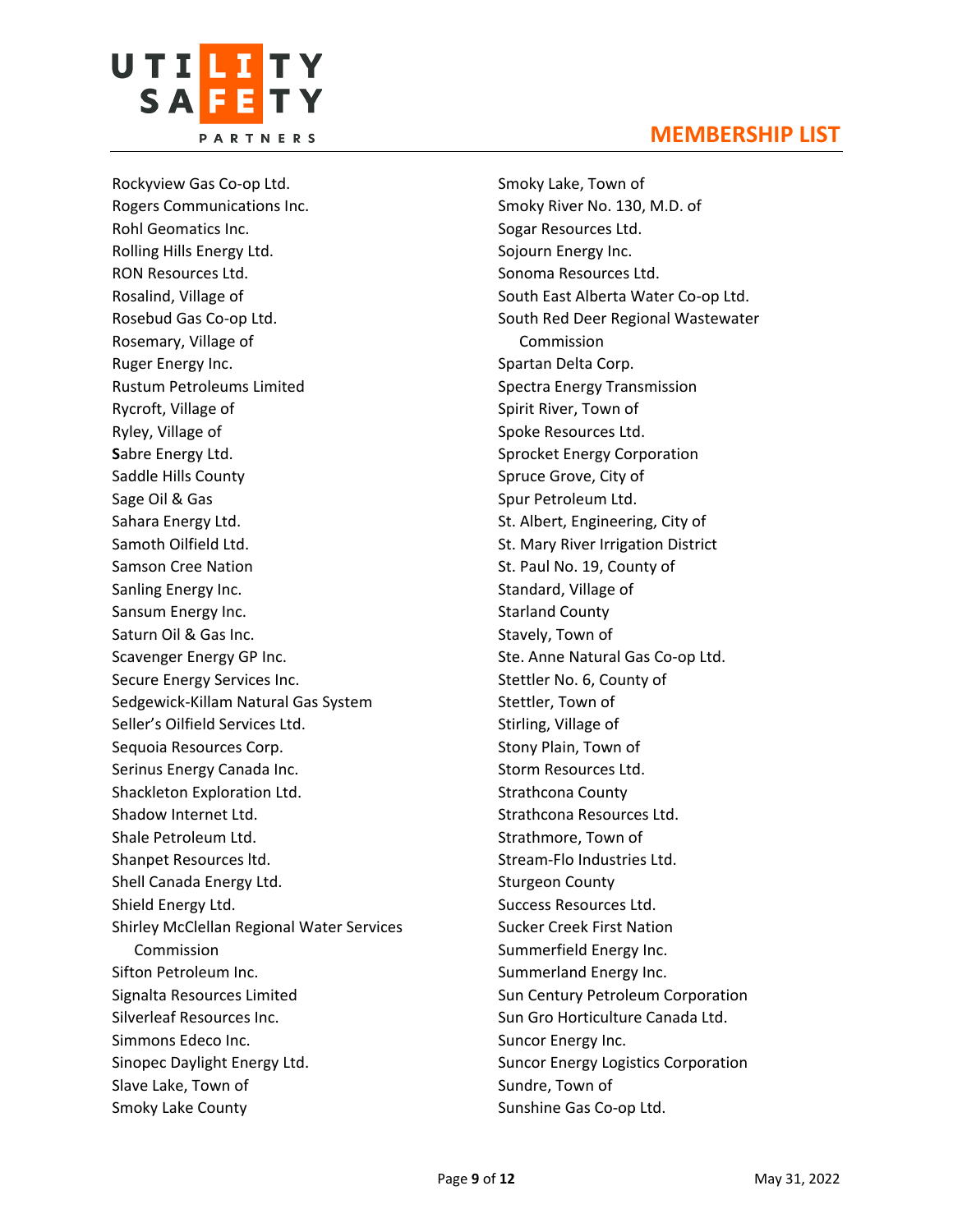



Supreme Energy Inc. Surge Energy Inc. Swan Hills Synfuels Ltd. Swan Hills, Town of Swan River Natural Gas Co-op Ltd. Sylvan Lake, Town of Sylvan Lake Regional Water / Wastewater Services Commission Syncrude Canada Ltd. **T**aber Irrigation District Taber No. 14, M.D. of Taber, Town of Taber Water Disposal Inc. Tahoe Energy Ltd. Taku Gas Limited Tallahassee Exploration Inc. Tamarack Valley Energy Ltd. TAQA North Ltd. TELUS Communications Company Tenaz Energy Corp. Terroco Industries Ltd. Tervita Corporation Thor Resources Inc. Thorhild, County of Thoroughbred Energy Ltd. Thorsby, Town of Three Hills, Town of Tiamat Resources Inc. Tidewater Midstream & Infrastructure Ltd. Tiger Calcium Services Inc. Tirol Gas Co-op Limited Tofield, Town of Tomahawk Rural Electrification Association Ltd. Topanga Resources Ltd. Torxen Energy Ltd. Torxen Resources Ltd. Tourmaline Oil Corp. Tower Ridge Enterprises Corp. TransAction Oil & Gas Ventures Inc. TransAlta Corporation TransCanada Pipelines Ltd. Transglobe Energy Corporation

Transmountain Canada Inc. Travail Networks Canada Inc. Triple W Natural Gas Co-op. Limited TRL Gas Co-op Ltd. Trochu, Town of Twin Valley Regional Water Commission Two Hills Natural Gas Utility, County of Two Hills, Town of Twp50 Resources Ltd. Tykewest Limited **U**nit 18 Corp United Irrigation District University of Calgary **V**alleyview, Town of Valo Networks Inc. Vantage Point Resources Inc. Vauxhall & District Regional Water Services Commission Vauxhall, Town of Veresen Energy Pipeline Inc. Veresen Midstream General Partner Inc. Veresen NGL Pipeline Inc. Vermilion Energy Inc. Vermilion River No. 24, County of Vesta Energy Ltd. Viking, Town of Vilna, Village of Viridian Inc. Vulcan County Vulcan, Town of **W**ainwright No. 61, M.D. of Wainwright, Town of Warner, Village of Warwick Gas Storage Ltd. Waskatenau, Village of Waterton Community Broadband Network Weberville Water Co-op Ltd. Wells Ranching Company WesCan Energy Corp. West 5 Resources Inc. West Grimshaw Water Co-op Ltd. West Lake Energy Corp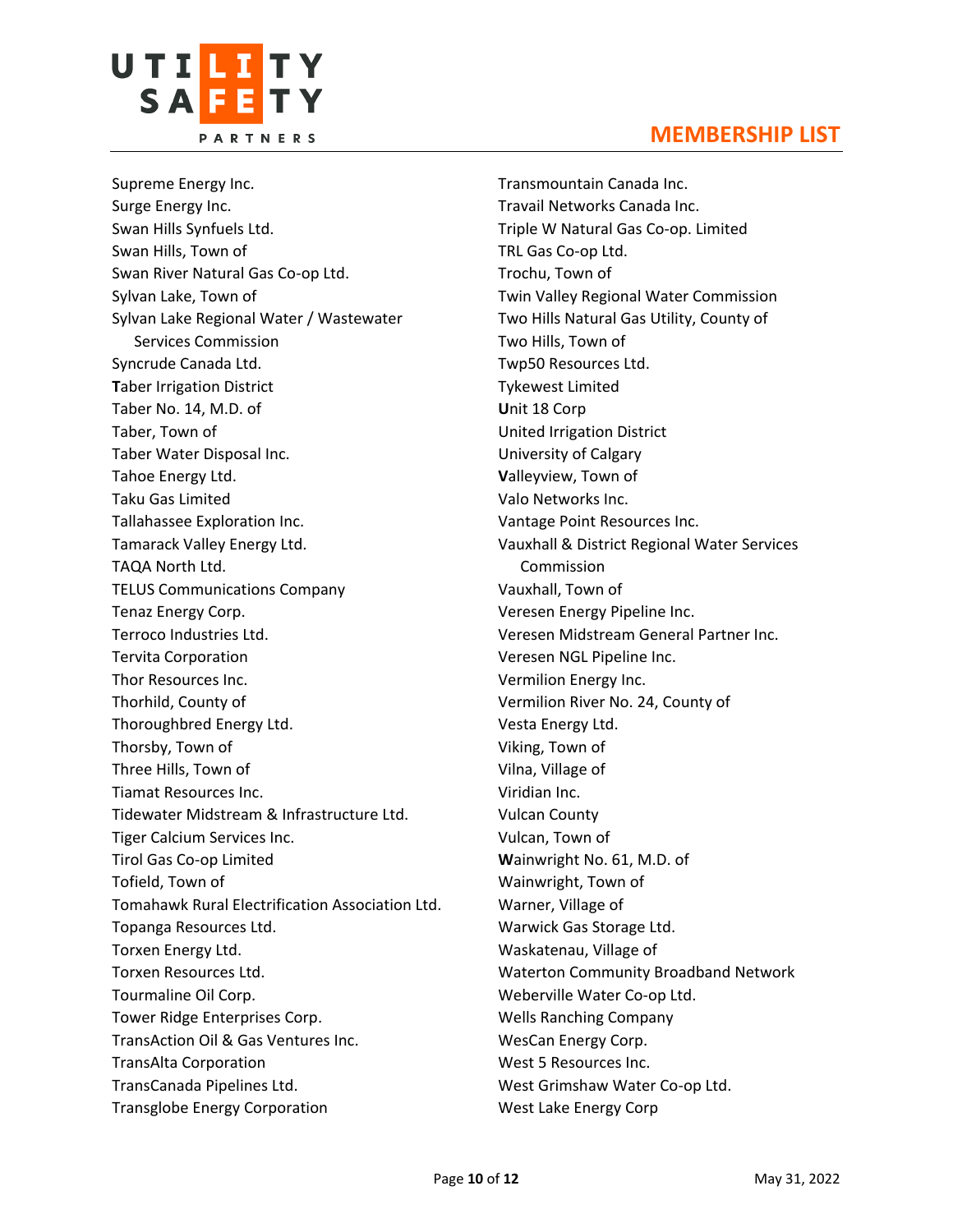

West Parkland Gas Co-op Ltd. Westbrick Energy Ltd. Westdrum Energy Ltd. Western Irrigation District Westlock County Westlock Regional Water Services Commission Westlock, Town of Wetaskiwin No. 10, County of Wheatland County Wheatland Regional Corporation White Owl Energy Services Ltd. Whitecap Resources Inc. Whitecourt Newsprint Company Ltd. c/o Alberta Newsprint Company Whitehall Energy Ltd. Whitemud Hills Homeowners Association Wildcat Royalty Corporation

Wild Rose REA Ltd. Wild Rose School Division Willow Creek, No. 26, M.D. of Windsor Salt Ltd. Wolf Carbon Solutions Inc. Woodlands County Writer's Oil & Gas Ltd. **X**TO Energy Canada ULC **Y**angarra Resources Ltd. Yellowhead County Yellowhead Gas Co-op Ltd. Yoho Resources Inc. Youngstown, Village of **Z**argon Oil & Gas Ltd. Zayo Canada Inc. ZNX Energy Ltd.

# Safety Partners

| Aanwi Inc.                                    |
|-----------------------------------------------|
| Abacus Datagraphics Ltd.                      |
| Alberta Ground Control Inc.                   |
| Alberta Roadbuilders and Heavy Construction   |
| <b>Association (ARHCA)</b>                    |
| <b>AMP Oilfield Consulting</b>                |
| Arnett & Burgess Oilfield Construction        |
| Astec Safety Inc.                             |
| Auxilium Alliance Corp.                       |
| <b>Avertex Utility Solutions</b>              |
| <b>Badger Daylighting LP</b>                  |
| Calgary Region Utility Damage Prevention      |
| Committee                                     |
| Canada Energy Regulator                       |
| Canada West Land Services Ltd.                |
| Cansel                                        |
| CAPULC - Canadian Association of Pipeline and |
| <b>Utility Locating Contractors</b>           |
| CCI Inc.                                      |
| <b>Clean Harbors Exploration Services</b>     |

D.Jean Enterprise Danatec by We Know Training EAPUOC EM Utility Locating Ltd. EMLOC Ltd. First Alert Locating Ltd. Flatiron Constructors Canada Ltd. Fuji Pipe Locators Ltd. Global Training Centre Hawkeye Line Locators Inc. Icon Safety Consulting Inc. International Union of Operating Engineers, Local 955 Insurance Bureau of Canada Landmark Locating League Projects Linestar Utility Supply Inc. Locate Management Institute Inc. Locate Management Ltd. Marker Geomatics Inc.